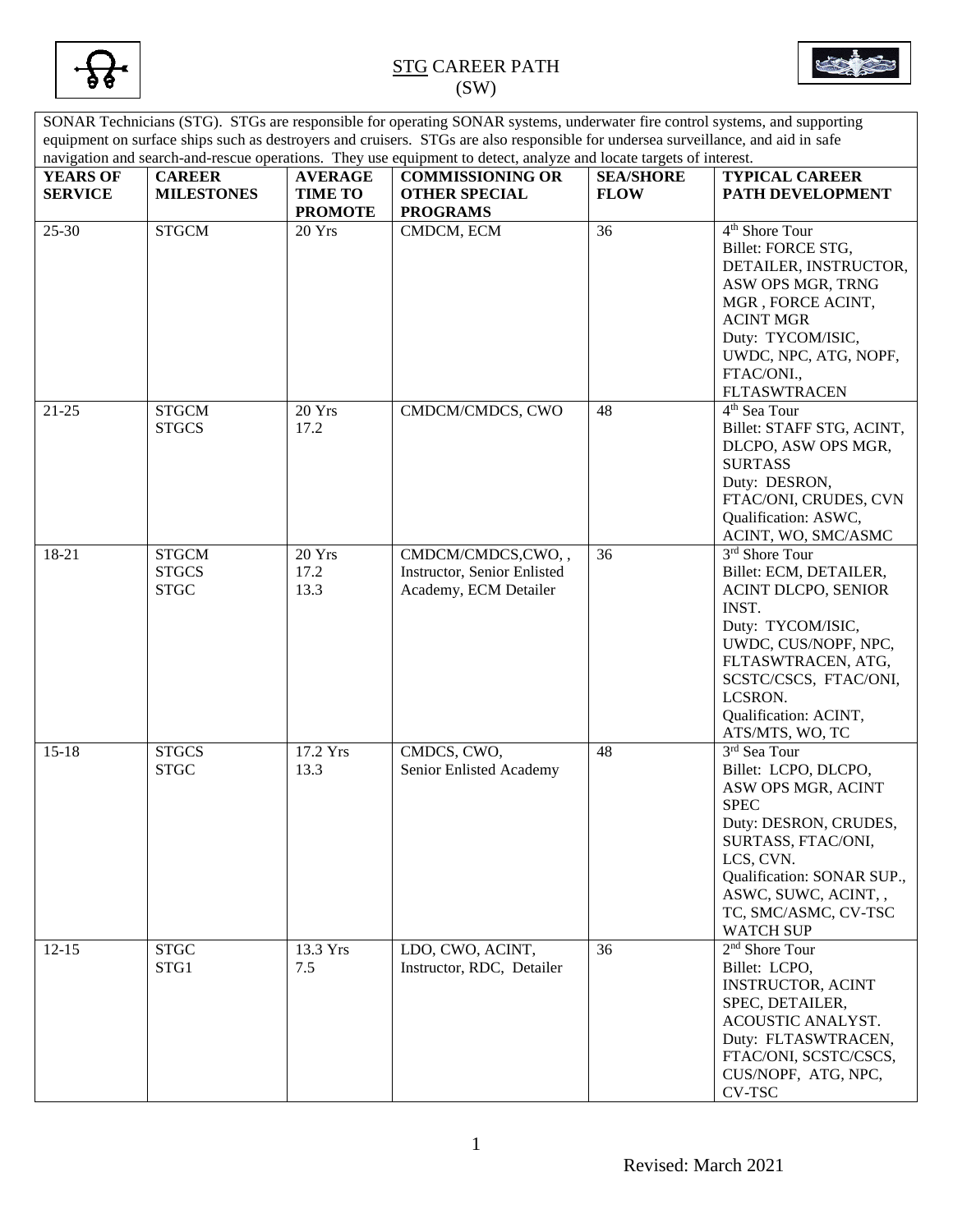

|                                   |                                                                   |                                                    |                                                                    |                                 | Qualification: WATCH<br>SUP., ACINT, MTS, ATS,<br><b>TC</b>                                                                                                                                                                                      |
|-----------------------------------|-------------------------------------------------------------------|----------------------------------------------------|--------------------------------------------------------------------|---------------------------------|--------------------------------------------------------------------------------------------------------------------------------------------------------------------------------------------------------------------------------------------------|
| <b>YEARS OF</b><br><b>SERVICE</b> | <b>CAREER</b><br><b>MILESTONES</b>                                | <b>AVERAGE</b><br><b>TIME TO</b><br><b>PROMOTE</b> | <b>COMMISSIONING OR</b><br><b>OTHER SPECIAL</b><br><b>PROGRAMS</b> | <b>SEA/SHORE</b><br><b>FLOW</b> | <b>TYPICAL CAREER</b><br>PATH DEVELOPMENT                                                                                                                                                                                                        |
| $9-12$                            | STG1<br>STG <sub>2</sub>                                          | 7.5 Yrs<br>3                                       | LDO, OCS, MECP, ACINT                                              | 60                              | 2 <sup>nd</sup> Sea Tour<br>Billet: LPO, SONAR SUP.,<br><b>ACINT SPEC.</b><br>Duty: CRUDES, SURTASS,<br>FTAC/ONI, CVN, LCS.<br>Qualification: ACINT,<br>SONAR SUP, ASWC,<br>TACCO, TC                                                            |
| $6-9$                             | STG1<br>STG <sub>2</sub>                                          | 7.5 Yrs.<br>3                                      | STA-21, OCS, MECP,<br>Instructor, RDC, Recruiter                   | 36                              | 1 <sup>st</sup> Shore Tour<br>Billet: Instructor, RDC,<br>Recruiting, RMC/Tech Rep,<br>CUS/NOPF.<br>Duty: FLTASWTRACEN,<br>SCSTC/CSCS, , RTC, NRD,<br>LTF, Acoustic Analyst<br>Qualification: MTS, ATS,<br>TR/PSO                                |
| $2 - 6$                           | STG <sub>2</sub><br>STG3                                          | 3. Yrs<br>1.1                                      | STA-21, Naval Academy,<br><b>OCS</b>                               | 50                              | 1 <sup>st</sup> Sea Tour<br>Billet: ASW Operator, ASW<br>Tech, Acoustic Analyst, CV-<br>TSC OPERATOR/TECH.<br>Duty: CRUDES, SURTASS,<br>CVN, LCS.<br>Qualification: SAWO, FIRE<br>CONTROL OP, TSO, WCS,<br>Area Sup, TR, ASO/PSO,<br><b>CSMC</b> |
| $1+/-$                            | STG3<br><b>STGSN</b><br><b>STGSA</b><br><b>Accession Training</b> | 1.1 Yrs                                            |                                                                    |                                 | Recruit "A" and "C" School                                                                                                                                                                                                                       |

Notes:

1. "A" School and Security Clearance is required.

2. Deployable Sea and Land components located in the  $7<sup>th</sup>$  Fleet AOR,  $6<sup>th</sup>$  Fleet AOR and  $5<sup>th</sup>$  Fleet AOR are extremely arduous with deployable units being out of homeport well above CONUS average.

3. Instructor Duty can prevent a member from being in a leadership position. This fact is due to the sheer number of Chief Petty Officer and First Class billets at schoolhouses.

- 4. Tours at NPC and BUPERS require special screening and are highly competitive in nature.
- 5. Personnel assigned to RTC, OTC and Naval Academy as a Recruit Division Commander, are carefully screened and selected for this high priority assignment.

The CNO sponsored ACINT Specialist Program is comprised of one NEC, (708B) with the following duties and responsibilities: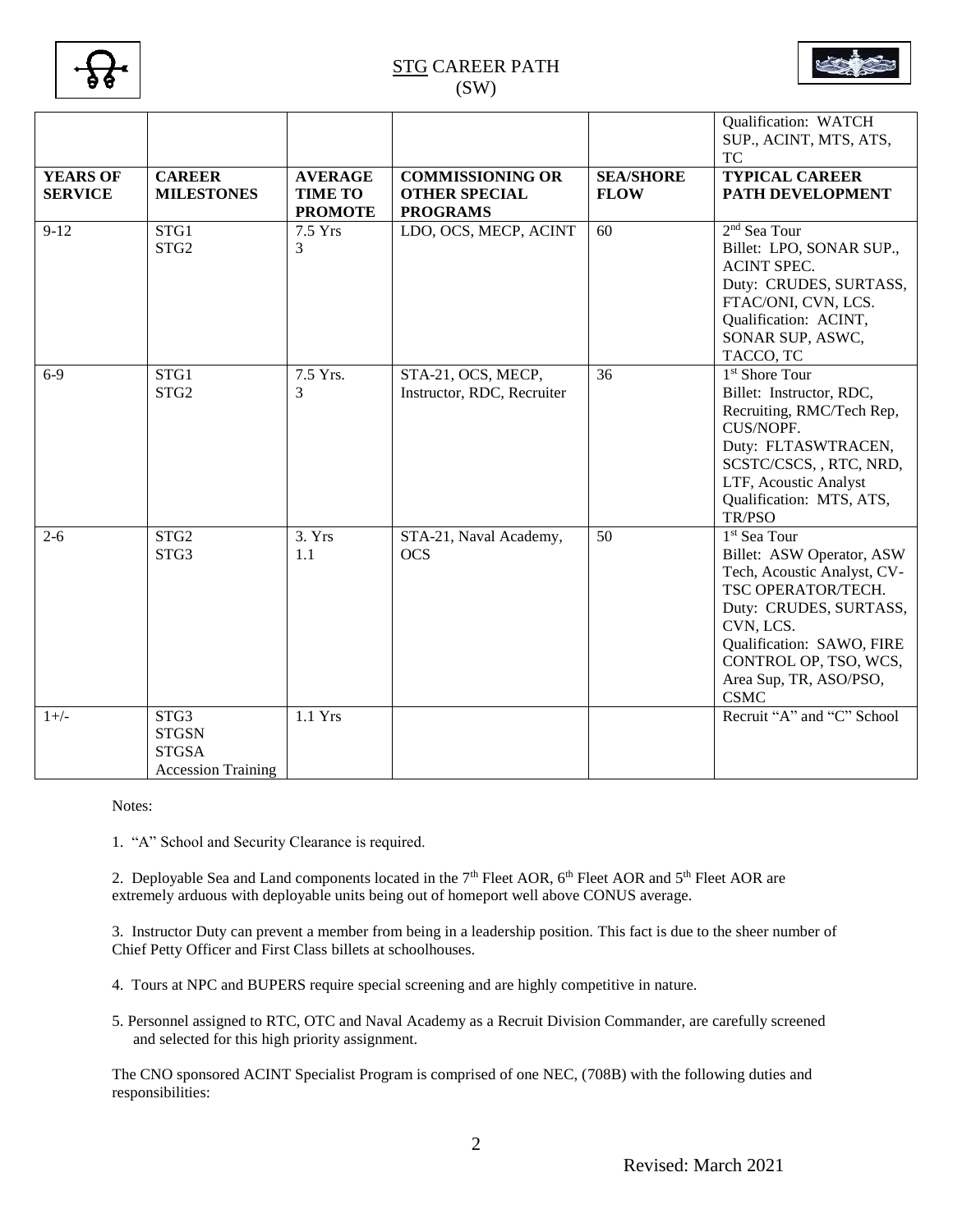



ACINT Specialist (708B) E6-E9. CNO sponsored, closed loop, special program within Naval Intelligence Community. ACINT Specialists serve as the primary ASW advisor to Commanding Officers of Surface Ships, Submarines, Strike Group ASW Commanders, and CTF Flag staff and are responsible for providing operational tactical ACINT support. Through extensive training, experience, and knowledge of worldwide naval platform acoustics, tactics, and operational capabilities, ACINT Specialists are required to make sound tactical recommendations to Commanding Officers and supported Commanders during operations vital to National Security throughout every AOR the Navy operates.

1. The nature by which the ACINT Specialist Program recruits candidates at the E-6 or junior E-7 level often precludes them from serving as a LPO/LCPO at sea. The very fact that they completed the required special screening and were selected as an ACINT Specialist candidate identifies them as exceptionally high-performing SONAR Technicians as directly observed by a seasoned ACINT Specialist under arduous real world at sea conditions.

2. The degree of responsibility given to a qualified independent duty ACINT Specialist is significant. The ACINT Specialist is a direct advisor to the Commanding Officer, Commodore, or Flag ASW Commander on all matters relating to ship/force positioning/posture to optimize acoustic collection and detection/tracking. Additionally, the ACINT Specialist provides real-time analysis of acoustic signatures to provide the Commander with the most accurate tactical assessment of the contact's operations and tactics To best achieve all assigned tactical objectives.

### ACOUSTIC INTELLIGENCE (ACINT) SPECIALIST PROGRAM SELECTION BOARD INFORMATION SHEET

### Key Points:

1. ACINT Specialists are handpicked from exceptionally high-performing Fleet Sonar Technicians. This CNO special program requires that only the most competent candidates exhibiting potential to execute expected responsibilities be accepted. Candidates must be an STG1 to STGCS with less than 15 years of service.

- 2. ACINT Specialist duty is voluntary and conducted under extremely arduous conditions. Members that are selected for the program undergo a rigorous 18-24 month training process that has a historic attrition rate of over 50%. Upon successful completion of training, members are designated qualified for independent duty as an ACINT Specialist.
- 3. ACINT Specialists are the U.S. Navy's recognized Anti-Submarine Warfare Subject Matter Experts that lead ASW teams during real-world theater and CNO level prosecutions. Commodores and Commanding Officers continually cite ACINT Specialist's ability to provide mentoring and a leadership to all levels of their crew as the key to mission success.
- 4. Evaluations for ACINT Specialists will likely focus on tactical leadership and mentorship from real-world operations. Due to the unique nature of this closed-loop program, an ACINT Specialist may not be afforded the opportunity to follow a traditional Sailorization model expected of a CPO/SCPO/MCPO.
- 5. ACINT Specialists are managed as a community, but advance within their source rating.

6. ACINT Specialists comprise a very small specialized community (less than 1% of the rating). Consequently, members may be detailed involuntarily because of the needs of the ACINT Specialist program. The result: Career paths may not fit standard Sea/Shore rotations.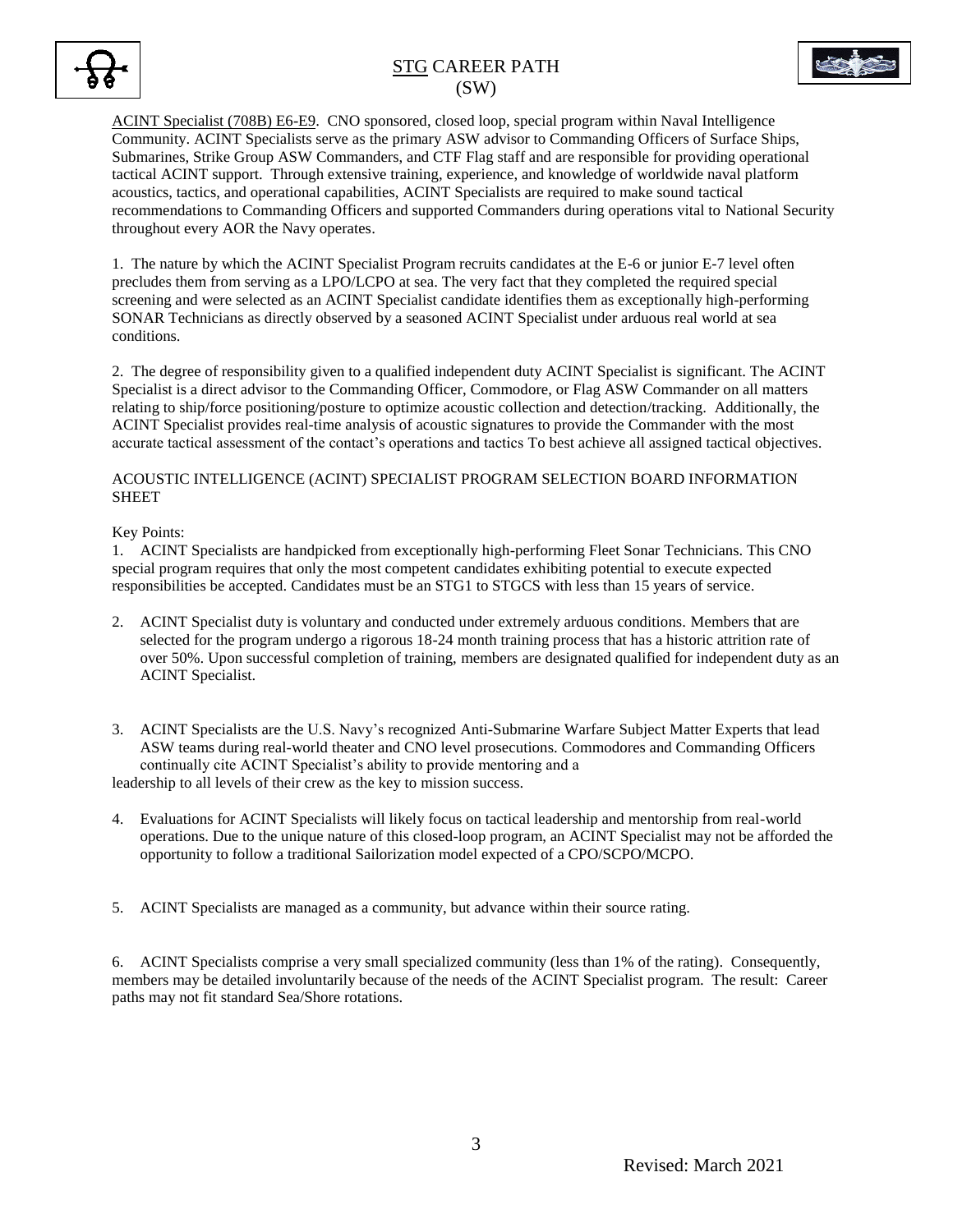



• The Littoral Combat Ship (LCS) is a Sea Special Program that uses a Train to Qualify (T2Q) concept. These Sailors will be in a T2Q (ACC 106) status while they receive the unique training required to fill these hybrid billets. LCS' hybrid billets require significant training time, up to 18 months. Periodic and transfer evaluations while in T2Q will normally be "Not Observed" or will lack competitive rankings. T2Q time does not count against sea tour requirement. Sea/shore flow may appear abnormal due to significant training time required. "Off-hull" time is used for unit level training, qualification, technical schools, and leave. Unplanned losses may cause a Sailor to transfer from one crew to another crew and should not be seen as negative.

Integrated Undersea Surveillance System (IUSS) is a community that comprises both a shore and a sea component. IUSS mission is to support antisubmarine warfare command and tactical forces by detecting, classifying, and providing timely reporting of information on submarines and other contacts of interest.

### 1. Shore duty

- a. The shore duty sites consist of Commander Undersea Surveillance (CUS), which is the ISIC for all of IUSS. They are responsible for the development of training, doctrine and certification of both the shore and sea components. The subordinate sites are CUS Operational Center (CUS OPCONCEN), Naval Ocean Processing Facility (NOPF) Dam Neck and Whidbey Island, and various shore Surveillance Towed Array Sensor System (SURTASS) support sites throughout the world. These sites are manned 24/7, providing acoustic cueing to operating and supporting forces and continuous maritime surveillance for homeland security.
- b. Watch equivalent for shore NOPF/CUS OPCONCEN

-Tactical Watch Officer (TACWO) – Required for all STGCS. Equivalent to a Warfare Coordinator or CICWO for watch team management.

-Tactical Coordinator (TC) – Required for all STGC. Equivalent to ASWE/ASWC.

-Watch Supervisor (WS) – Required for all STG1. Equivalent to SONAR SUP.

-Tracker Reporter (TR) – Required for all STG2. Equivalent to UCFS/UB. Personnel must have successfully qualified as IUSS Tracker Reporter prior to attending the Integrated Undersea Surveillance System (IUSS) Journeyman course.

-Passive Sensor Operator (PSO) - Equivalent to sensor operator.

### c.

#### 2. Sea duty

- d. a. The sea component is located at NOPF Whidbey Island and is made up of several detachments that deploy on SURTASS vessels throughout the world. While onboard, the watch floor is manned 24/7 providing acoustic cueing to theater ASW Commanders. The qualifications that are required on CRUDES ships are not available on SURTASS.
- e. b. Watch equivalents for sea component/SURTASS

- SURTASS Mission Commander/Assistant Mission Commander (SMC/ASMC)- Required for all STGC and STGCS. Equivalent to an OIC

-Tactical Coordinator (TC) – Required for all STG1. Equivalent to a SONAR SUP

-Tracker Reporter (TR) – Required for all STG2. Equivalent to UCFS/UB/SAWO. Personnel must have successfully qualified as IUSS Tracker Reporter prior to attending the Integrated Undersea Surveillance System (IUSS) Journeyman course.

-Passive Sensor Operator (PSO)/Active Sensor Operator (ASO) – Equivalent to sensor operator.

Key point: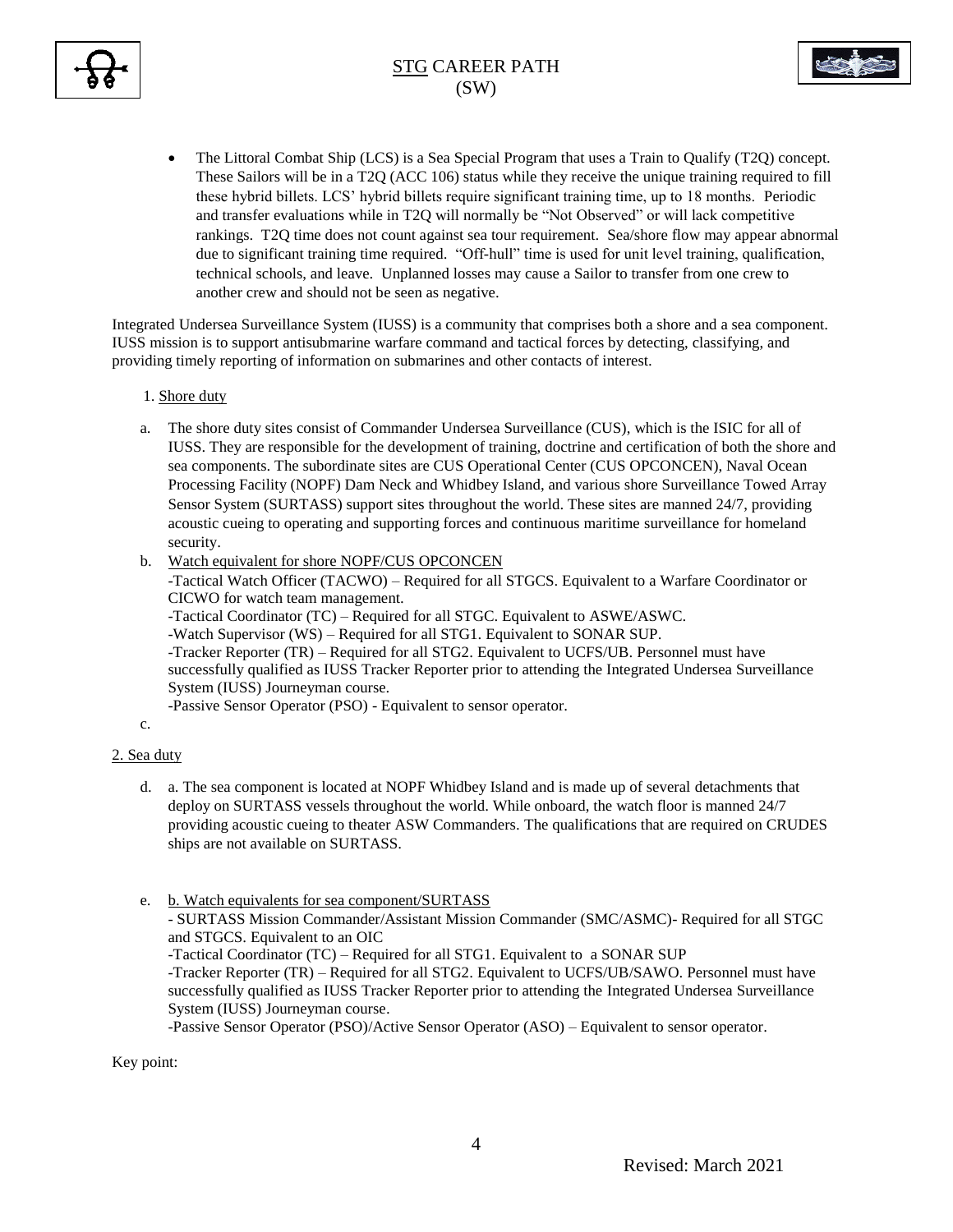



Due to the specialized mission of IUSS and based on NEC requirements, Sailors are required to re-tour in the IUSS community in order to obtain the 715B NEC. Though not a closed-loop community, transferring from sea to shore, or shore to sea inside of UISS, is highly desirable and sometimes required because it recycles experience within the program. Due to these factors, staying in the IUSS community for two consecutive tours should not be considered a negative factor or detractor.

1. Surface Ship ASW Specialist (SSAS) (V44B) E7-E9. SSAS serve as the lead ASW SME onboard ASW capableCombatants (CRUDES), LCS, CVN and DESRON. Post sea duty assignments SSAS train and certify the sea component commands while assigned to SCSTC/CSCS, ATG, and UWDC.

2. Sea Duty: (CRUDES). The SSAS, usually the senior STG, serves as the principal advisor for the ASW division and warfare area. They are responsible for preparation of ASW operations, direction on threat interpretation , proper SONAR sensor use and employment, analysis, and classification of received acoustic signals. The SSAS is critical to the evaluation of Target Motion Analysis (TMA), contact management and SONOBUOY localization, postmission analysis, data collection, initial reconstruction, and management and completion of ASW Afloat Self-Assessment check sheets

(DESRON) As the DESRON SSASS, they ensure all CRUDES platforms within the DESRON are fully trained and operational. Critical in the mission planning and execution of all ASW operations within the DESRON and Strike Group.

b. .

 3. Shore Duty: (SCSTC/CSCS Det., ATG, UWDC). After a successful tour as an afloat SSAS, their skillset as a SSAS are utilized in the fleet at various training commands as instructors, assessors, and course managers. Training commands include SCSTC/CSCS ("A" and "C" schools, system operator and maintenance courses, Journeyman, Team Trainers, SSAS course), ATG (basic unit level training and USW Certification) and UWDC (intermediate training and final DESRON/Strike Group USW certification). Though ATG and UWDC are both shore duty commands, the STG/SSAS stationed there have an extensive underway and travel schedule.

### **In addition to the above career path, an STG is advanced due to their proven leadership, qualifications and performance against competition, regardless of billet assigned.**

### **Considerations for promotion from E6 to E7**

Sea Assignments (all)

- Manning structure aboard a ship limits opportunity to serve in LPO positions
- Qualified (I/P) OOD (U/W) SONAR SUP, TOC Watch SUP (CVN)
- Advanced Qualifications (I/P) ATTWO, CSOOW; (U/W) ASWC, USW-DSS/CDC Watch Officer (CVN)
- Achieve all Warfare qualifications available at command
- DESRON (I/P) SDO, (U/W) Staff Tactical Watch Officer
- Training Team member (Primary CSTT Technical and Tactical) (ITT)RTASS (Qualified: Tactical Coordinator)(Earn IUSS qualification)
- Asst. Command Collateral for major program with documented impact
- Active First Class Mess involvement with documented impact
- Sailor 360 involvement, preferably leading a committee

Shore Assignments (all)

- STG "A" or "C" School Instructor/Course Supervisor/SCSTC/CSCS Det. (MTS during tour); Advanced Qualification: Training Manager
- CUS/NOPF (Earn IUSS qualification) (Qualified: Watch Supervisor (NOPF) (Advanced Qualification: Tactical Coordinator/Watch Officer)
- $\bullet$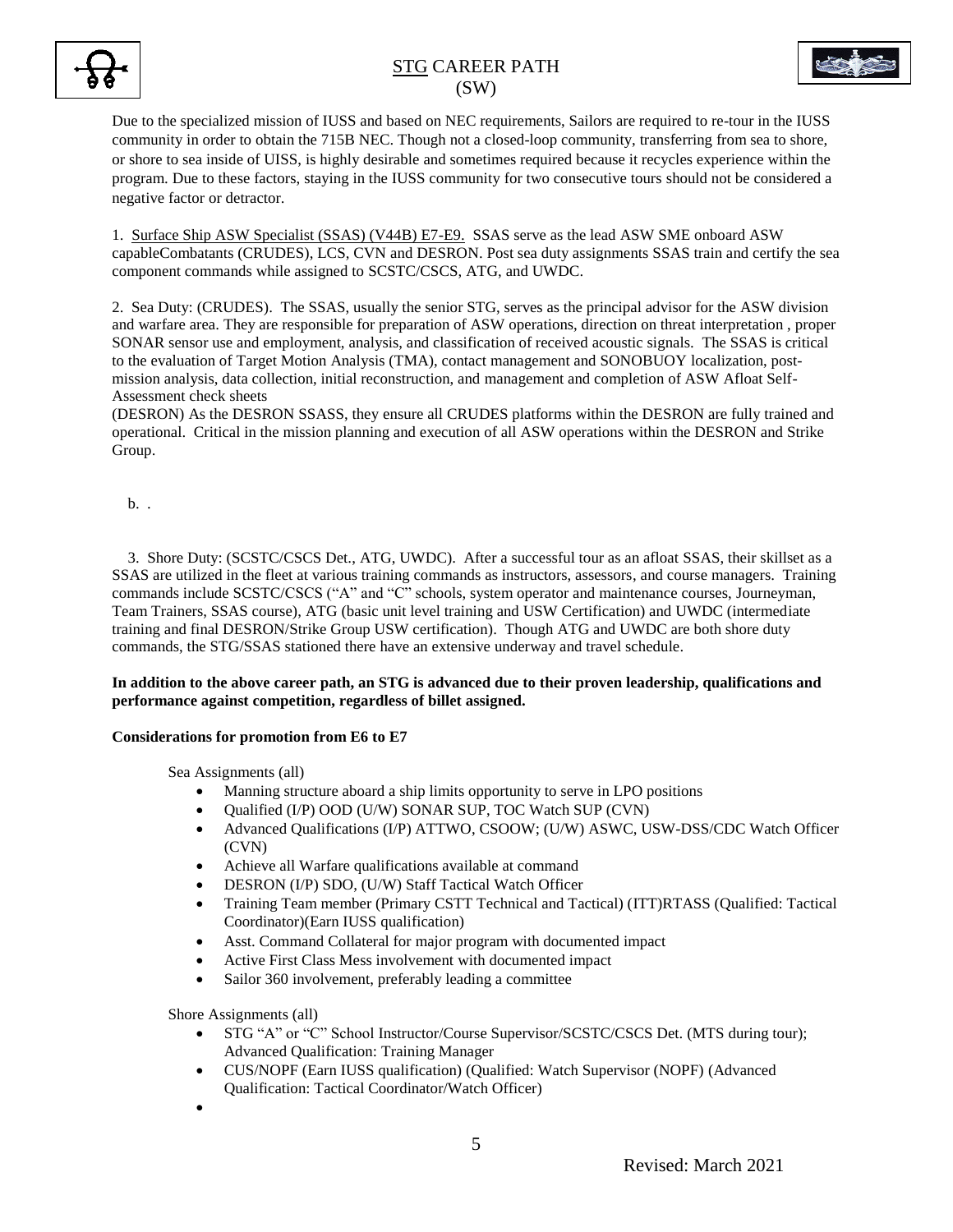



- ATG (ATS during tour)(Advanced Qualification: MTS)
- RDC (MTS during tour)
- Enlisted Recruiter
- Asst. Command Collateral for major program with documented impact
- Active FCPOA involvement with documented impact
- Sailor 360 involvement, preferably leading a committee

# **Considerations for promotion from E7 to E8**

#### **\*\*Should have NEC V44B (Surface Ship ASW Specialist) or NEC 708B (Acoustic Intelligence Specialist)\*\***

Sea Assignments (all)

- Successful Divisional LCPO tour (LCPO/Surface ASW Specialist) at an **operational** command
- DESRON (I/P) SDO/ACDO, (U/W) Staff Tactical Watch Officer
- Achieve all Warfare qualifications available at command
- Qualified (I/P) Section Leader; (U/W) ASWC, TOC Watch SUP & USW-DSS Watch Officer (CVN), SMC/ASMC (SURTASS)
- Advanced Qualifications (I/P) ATTWO; (U/W) ASWE, CDC Watch Officer (CVN)
- Training Team Member/Lead (Primary CSTT Technical and Tactical) ITT), 3MTT (CVN)
- Command Collateral with documented impact
- Active CPO Mess involvement with documented impact
- Sailor 360 involvement and leading a committee

Shore Assignments (all)

- Course Instructor/Supervisor/Training Manager at STG "A" or "C" School/ SCSTC/CSCS Det. (MTS during tour) ; Advanced Qualification: Training Manager
- CUS/NOPF (LCPO (CUS), Tactical Coordinator (NOPF) ) (Earn IUSS qualification) (Qualified: Tactical Coordinator) (Advanced Qualification: Watch Officer)

 $\bullet$ 

- Waterfront Trainer and Assessor ATG (ATS during tour)(Advanced Qualification: MTS)
- UWDC (Qualified Trainer/Assessor)
- SMWDC (Team Lead)
- Qualified Assessor
- RMC Maintenance Technician and Trainer
- $\bullet$
- $\bullet$
- Command Collateral with documented impact
- Active Mess/CPOA involvement with documented impact
- Sailor 360 involvement and leading a committee
- Qualified Assessor, ACDO/CDO/SDO

### **Consideration for promotion from E8 to E9**

**\*\*Should have NEC V44B (Surface Ship ASW Specialist) or NEC 708B (Acoustic Intelligence Specialist)\*\***

**\*\*Should have displayed significant contribution to the STG rating, NEC manning, and professional development. IE…Selection Board participation (member/recorder), Advancement Examination Readiness Review (AERR), Human Performance Rating Review (HPRR), SONAR PQS and ASW/SONAR guidance development, etc…\*\***

Sea Assignments (all)

- Successful Dept. LCPO tour at an **operational** command
- Achieve all Warfare qualifications available at command